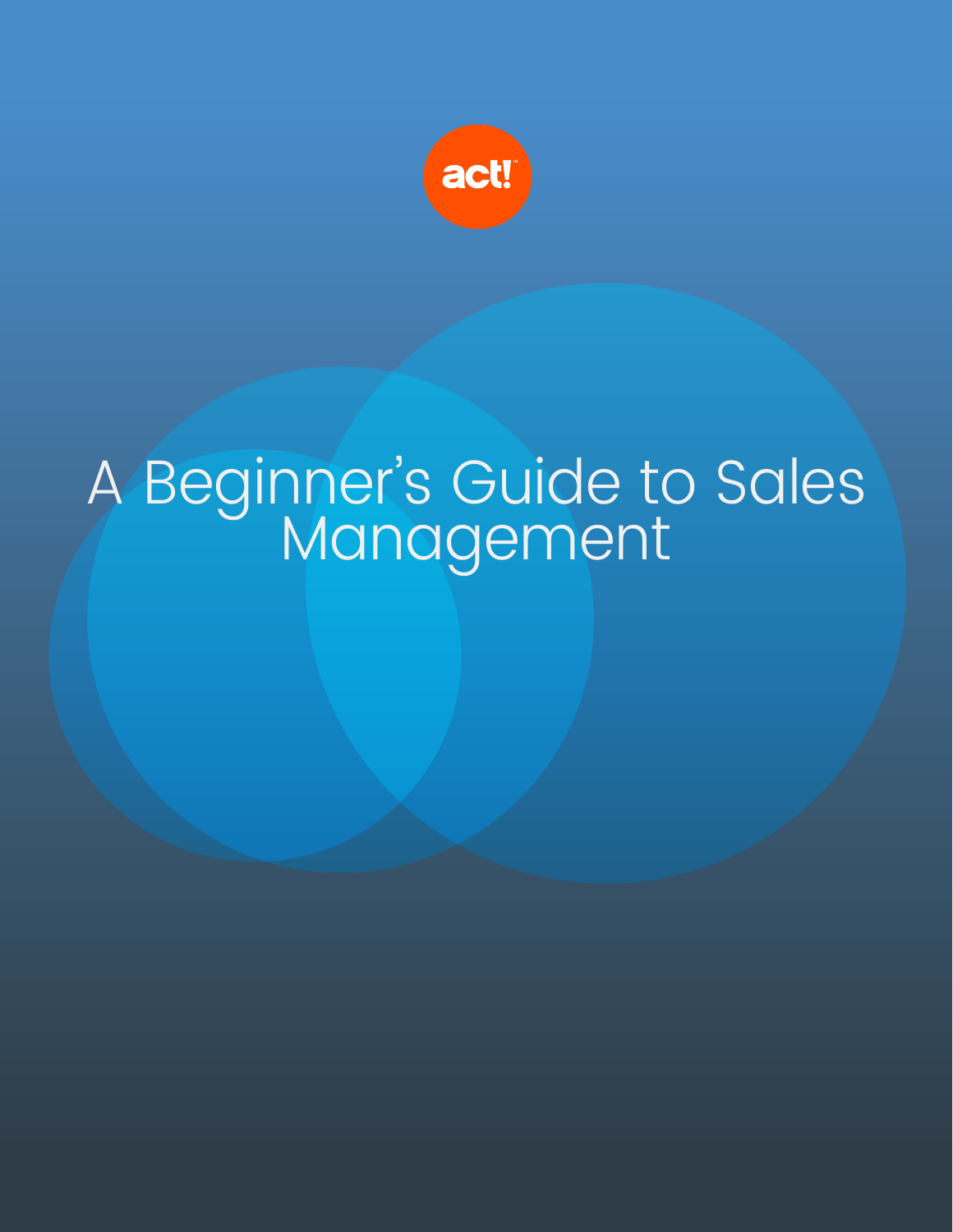

## Table of Contents

|                                                              | 03              |  |  |
|--------------------------------------------------------------|-----------------|--|--|
| 3 Main Pillars of Sales Management Responsibility            | 05              |  |  |
|                                                              | 06              |  |  |
|                                                              | 06              |  |  |
|                                                              | 07              |  |  |
|                                                              | 08              |  |  |
|                                                              | 08              |  |  |
|                                                              | 09              |  |  |
|                                                              |                 |  |  |
|                                                              | $\overline{11}$ |  |  |
|                                                              |                 |  |  |
| 6. Maximize productivity with sales software  14             |                 |  |  |
| Sales Performance Indicators (KPIs) and How to Track Them 18 |                 |  |  |
|                                                              | 18              |  |  |
|                                                              | 19              |  |  |
|                                                              | 19              |  |  |
|                                                              | 20              |  |  |
|                                                              | 20              |  |  |
|                                                              |                 |  |  |
|                                                              |                 |  |  |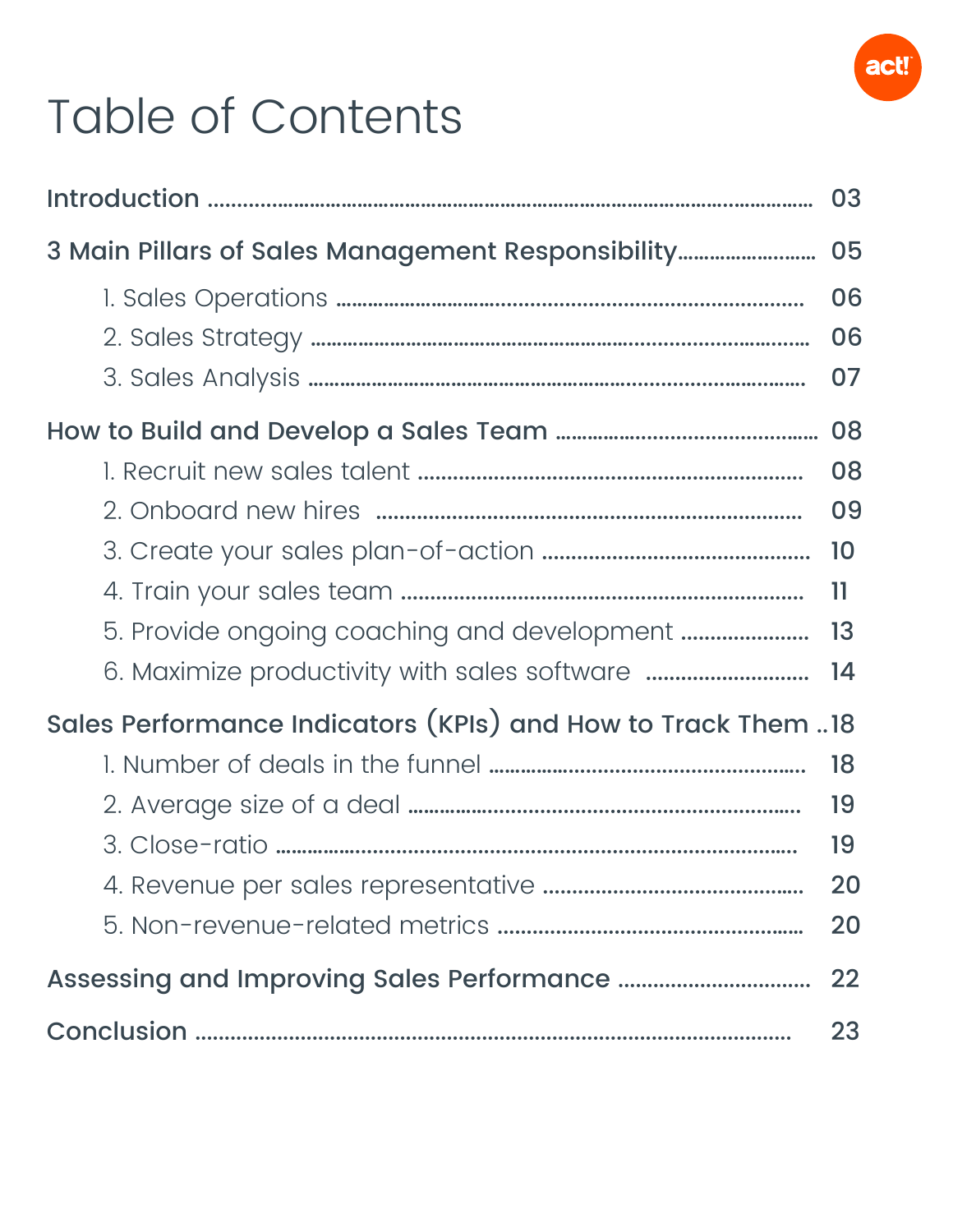

#### <span id="page-2-0"></span>Introduction

You're working as a sales representative, hoping to be in charge of your co-workers at some point in the near future. But no matter how great of a salesperson you are, sales management is a totally new role, including new skills and responsibilities that a typical sales executive wouldn't handle.

And, if you're already a sales manager who wants to improve your skills to become even stronger, you might be unsure where to start. Which areas should you focus on? Which is the most important thing about your job? How can you do it better?

Sales managers are responsible for various things—such as building and motivating the sales team, developing and improving the strategy, and providing the resources to allow the sales representatives to be successful.

It's a crucial part of any business. Why? Because just [60% of sales reps](http://pages.velocify.com/SPOSFindMore.html) meet their quota. While your company might have a target of closing 50 new prospects per month, little over half are likely meeting it. A sales manager's responsibility is to spot (and fix) that before it becomes a huge problem.

Good sales managers also know the strengths and weaknesses of their sales team and how to get the most out of them.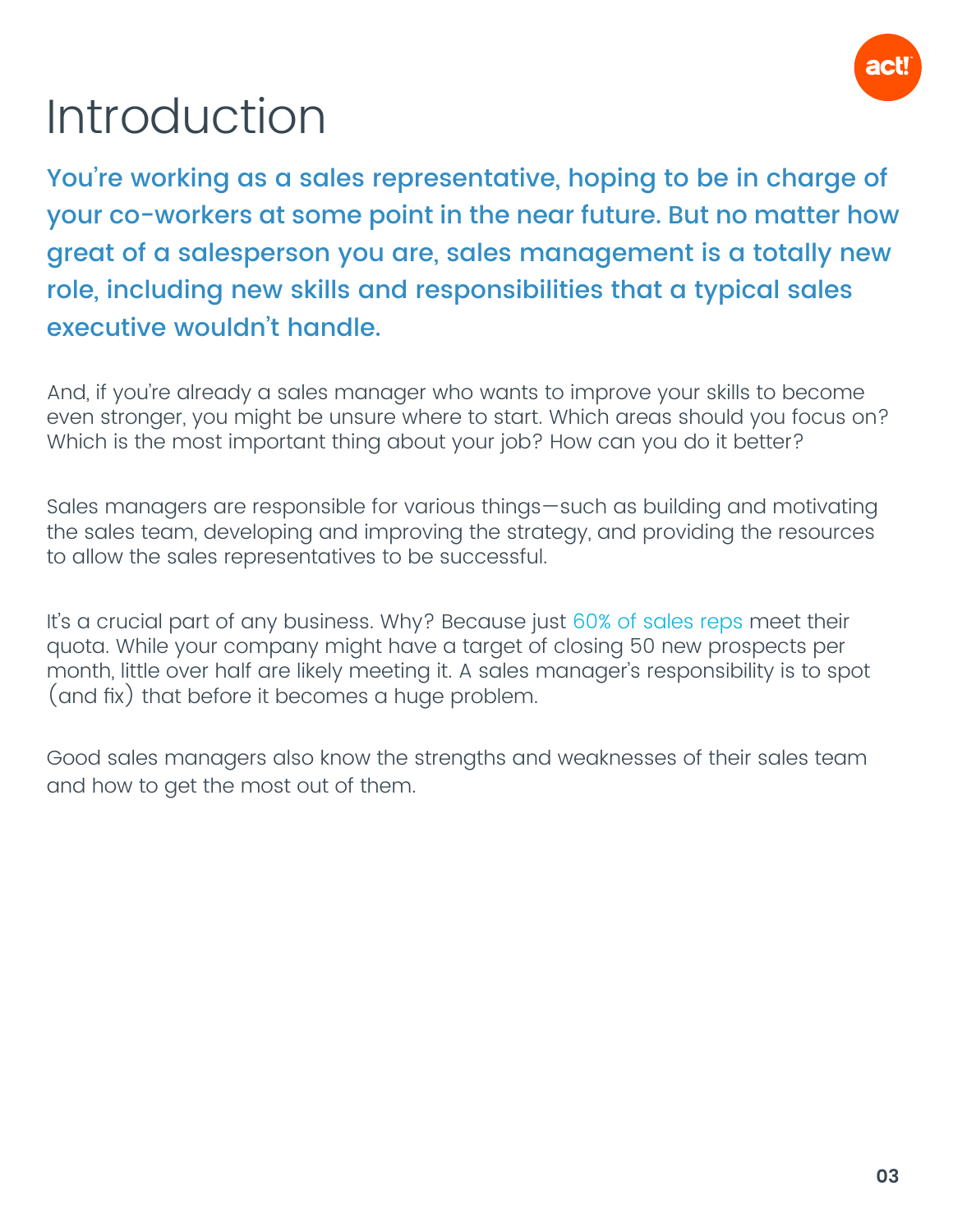

You typically have a range of sales representatives with different performance levels. Sales managers spot the strengths and weaknesses of each—such as those better at handling objections, closing more high-value opportunities, and managing the workflow of opportunities.

Here's what that might look like in action:



He's overall a great communicator, but he's not a good listener, so he doesn't really understand the prospects' needs, and therefore, he's not effective at closing deals.



Person B.

He's good at selling and understands his prospects' needs, but he's struggling to manage his workload, and therefore, he's losing opportunities and doesn't reach his quota.

It's the sales manager's job to come in and analyze both the situation and the sales reps' performance.

For person A, that might look like providing training, such as role-plays, to practice which questions to ask during the needs assessment, and how to ask them. This can help them practice encouraging the prospect to speak more than the rep.

**Person B,** however, might need training on how to use technology towards his benefit to maximize his time. This would teach him how to stay on top of his tasks and opportunities and meet his quotas. **04**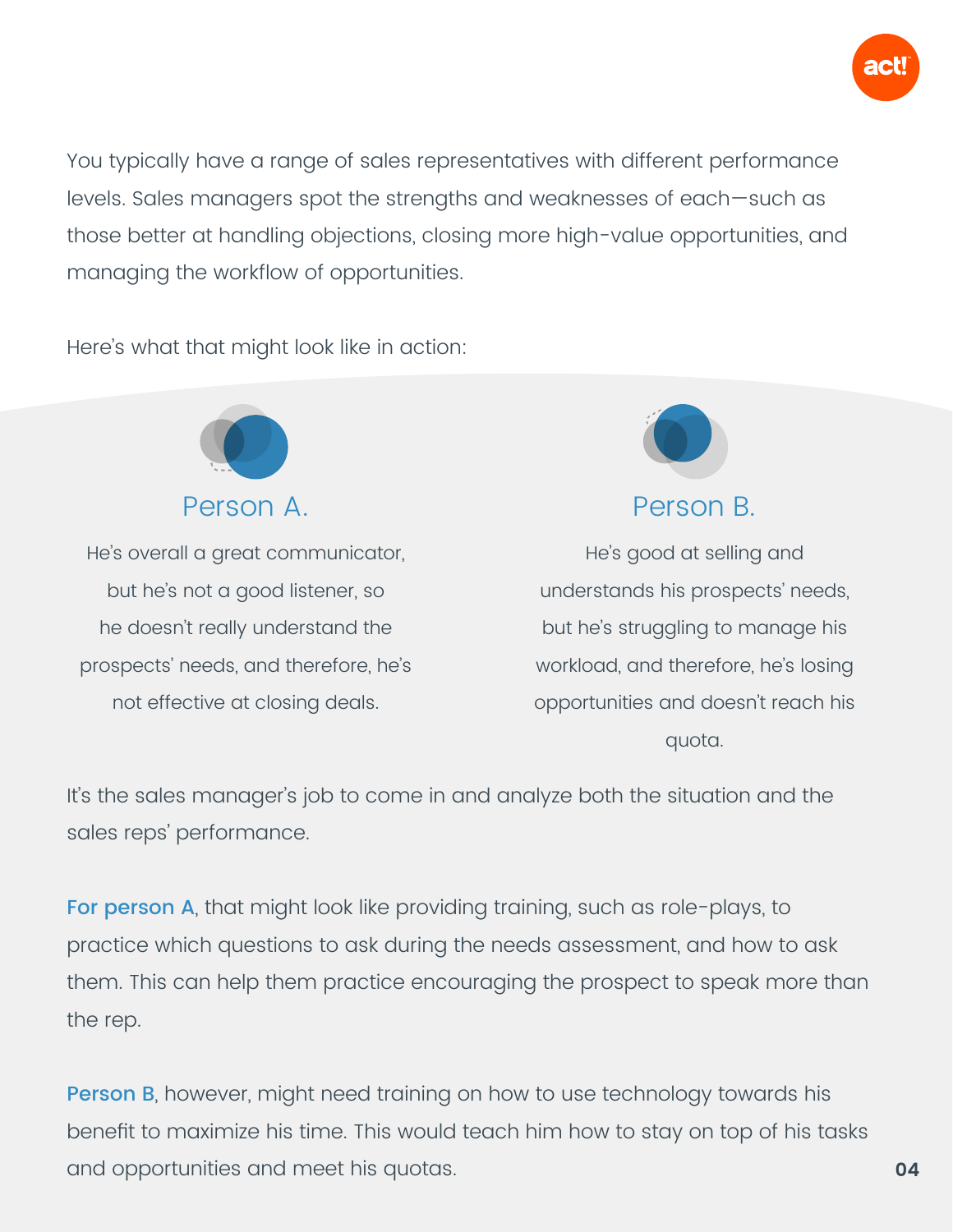

If you don't have a good sales management in process, you can't improve how your company engages and converts leads.

It's no wonder why [VantagePoint](https://www1.vantagepointperformance.com/hubfs/Documents/Flyers/Cost of a Bad Sales Manager.pdf) found the cost of a bad sales manager peaks at \$3.5 million.



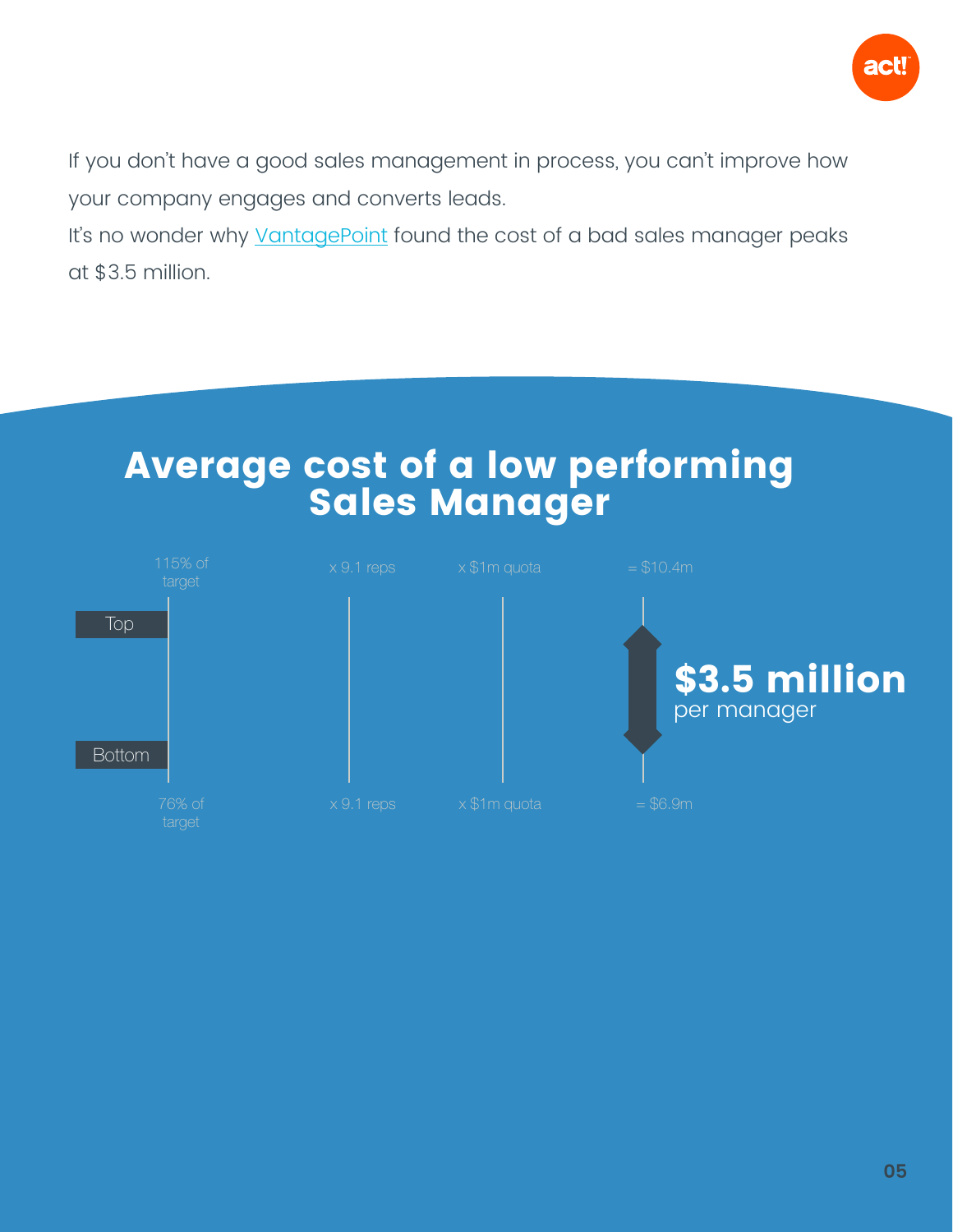

### <span id="page-5-0"></span>3 Main Pillars of Sales Management Responsibility

Now we're clear on what the term means, let's discuss the main tasks a sales manager is responsible for. These three branches will fall under your wheelhouse when you become a great sales manager:

#### **1. Sales Operations**

**2. Sales Strategy**

#### **3. Sales Analysis**

**2.** Sales **Operations** 

Any task relating to the people working on your sales team falls under this branch.

Sales managers are responsible for coaching, and shadowing their sales representatives, molding them into the sales machine your company needs.

They'll also need to motivate their team and provide opportunities to develop their careers at your company, too—especially when 93% of employees would stay at a company longer if it invested in their careers.

But unfortunately, being a sales manager isn't all fun and games. You'll have to fire staff who don't make the cut, then hire their replacements. You'll likely be the one having difficult conversations, and constantly molding your team to make it as strong as possible.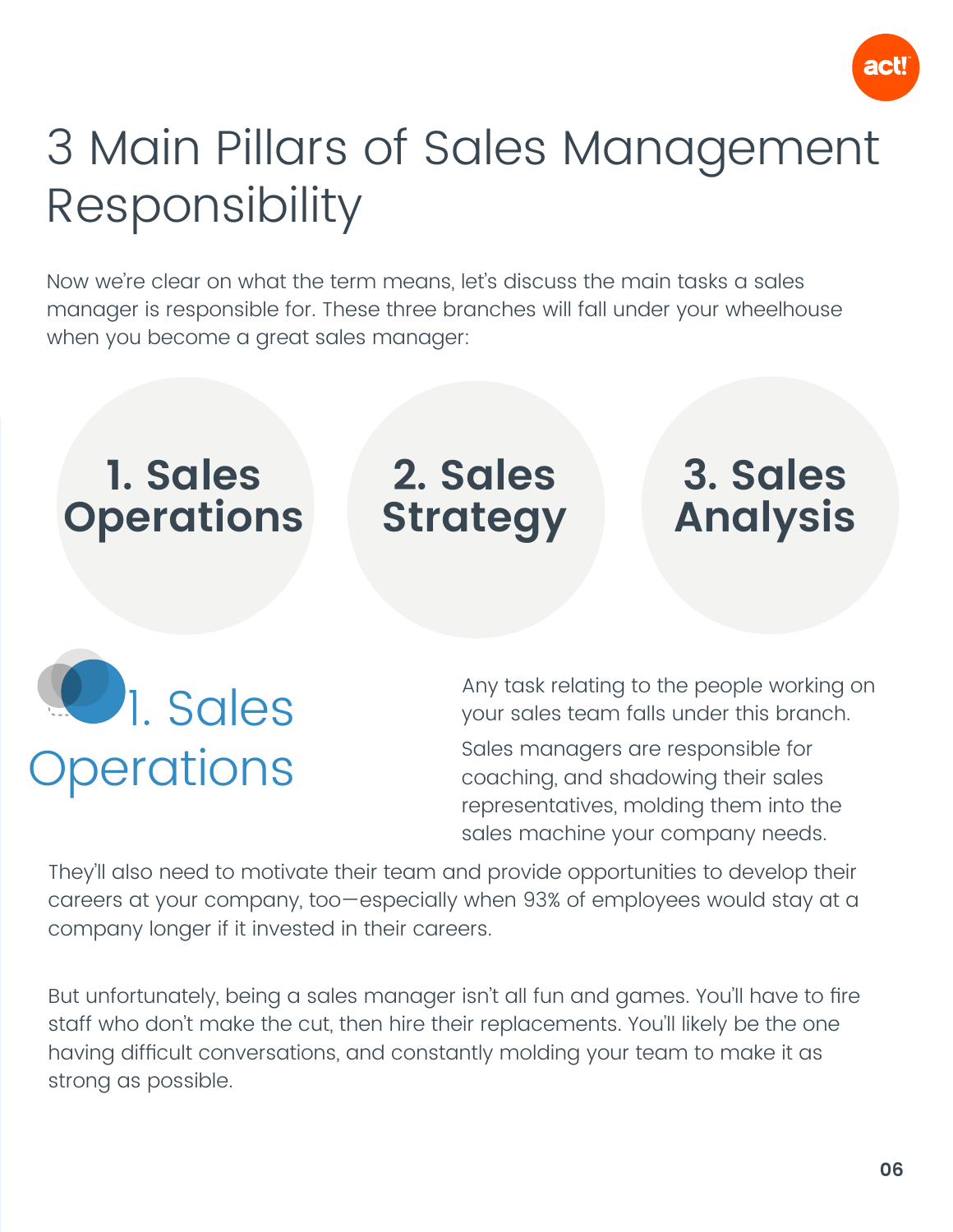

<span id="page-6-0"></span>

This branch of management relates to the sales strategy your company is using. Creating a sales strategy typically includes:

- Identifying the customers your business wants to target
- How to target them
- How to convert leads into customers

You'll need to define the sales process—a set of guidelines that your reps use when converting a prospect. It includes everything from prospecting to following up to seal the deal, with the same tactics being used by everyone on your team.

It's also your job to create a sales funnel that highlights how a typical customer makes their way to your purchase list. Every prospect will work their way through four key stages on their way to becoming a customer: Attract, Interest, Decision, Action.

You need to clearly communicate how that happens, and build a funnel that reaches them at the right time, with the right sales message. This sales funnel is key to understanding which prospects fit your buyer persona—which, in turn, helps your sales team know where to use their time most effectively.

Plus, sales managers are in control of the sales pipeline. This is a specific list of actions that your representatives take to meet their sales goals, ranging from qualifying leads to closing deals.

Once leads enter the pipeline, it's a sales manager's job to find the best way to convert them. Whether it's email, voicemail, or social media check-ins, it's their job to set the pace for the representatives on their team.

(That's possibly why companies that spent more than **3 hours per month** managing their sales reps' pipelines saw 11% higher revenue.)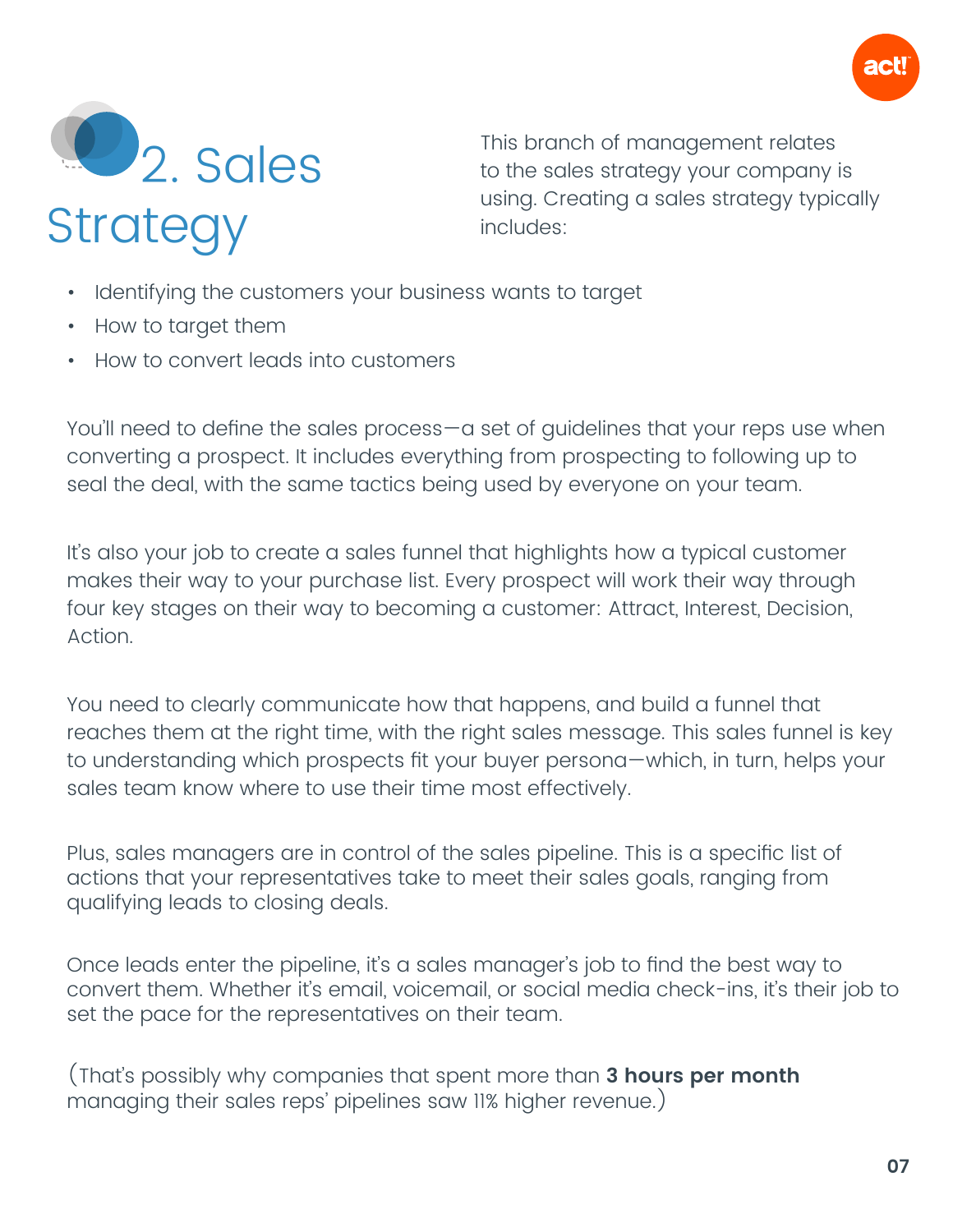

<span id="page-7-0"></span>But as customer habits and preferences are constantly changing, sales managers need to adapt their strategy to suit. This might mean quarterly check-ins to evaluate their success and adapt to any upcoming trends that might impact the way their customer typically purchases their products.



By this point, a sales manager has a strong team who are all using the same proven process. But their work doesn't stop there; they'll also need to measure whether their strategy (and team) are actually working.

Sales managers will monitor key sales metrics, such as:

- Lead conversion rate (by representative)
- Revenue generated
- Leads lost

They'll also need to set goals and quotas for their team. This will then be fed back to upper management teams, such as CEOs, CFOs, or Managing Directors.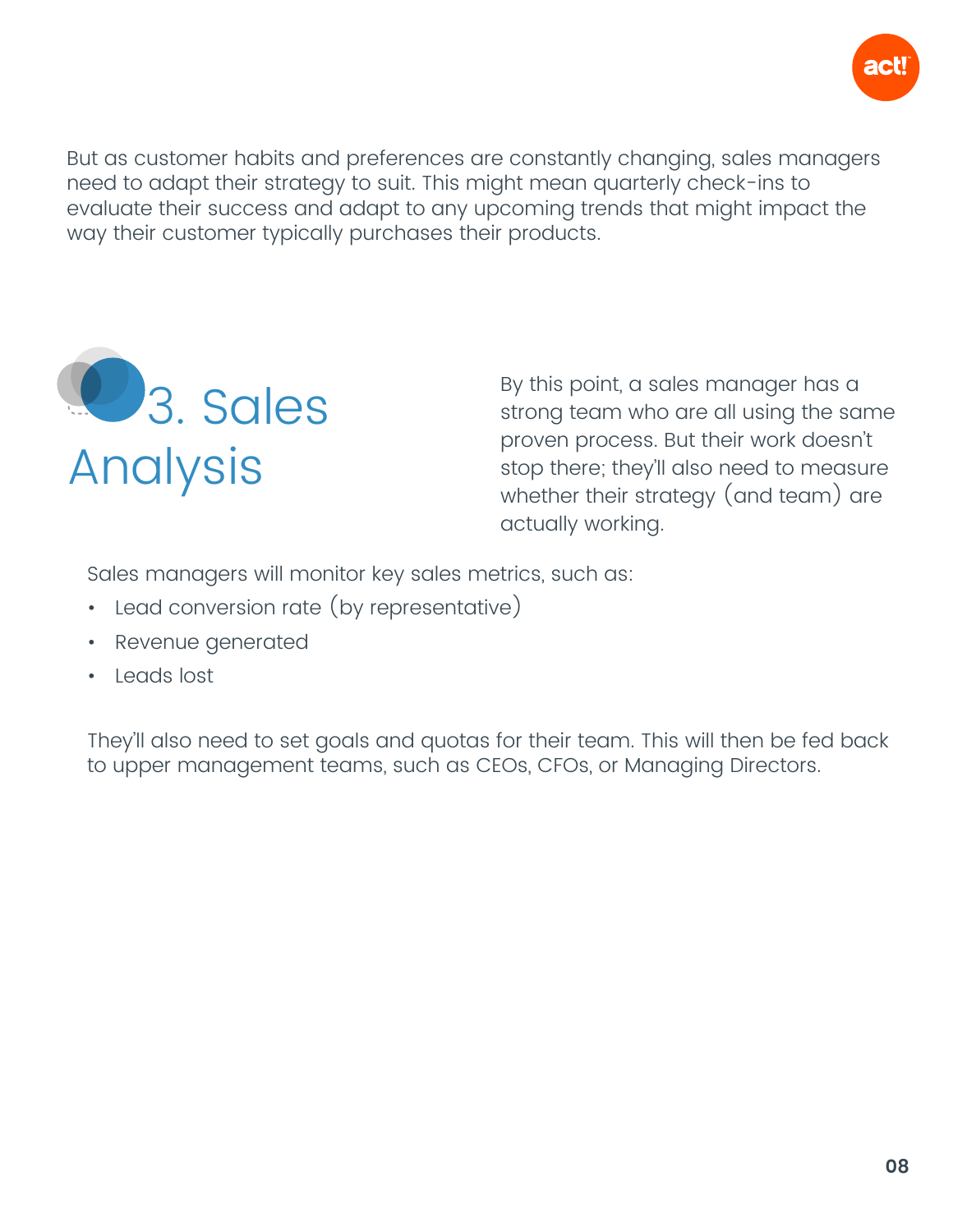

#### <span id="page-8-0"></span>How to Build and Develop a Sales Team

Now you understand the responsibilities that sales managers have, let's move onto the first aspect: How they can build and develop their team, and generate more revenue per representative.

#### 1. Recruit new sales talent

The success of any manager is based on their team. You need a team of skilled sales representatives to put your process in action and speak to prospects to close their deal.

And with the turnover of sales representatives being amongst one of the highest rates across all industries, the first step to building a strong sales team is to recruit new talent.

Sales management teams will take control of everything in the hiring process, including:

- Creating job descriptions
- Filling their pipeline of potential candidates (it's crucial to do this even if you're not actively hiring new staff—especially because of the high turnover)
- Interviewing potential sales representatives

But sales management teams don't just recruit external talent by scouring sites like LinkedIn®.

**Only 39%** of salespeople intended to go into sales

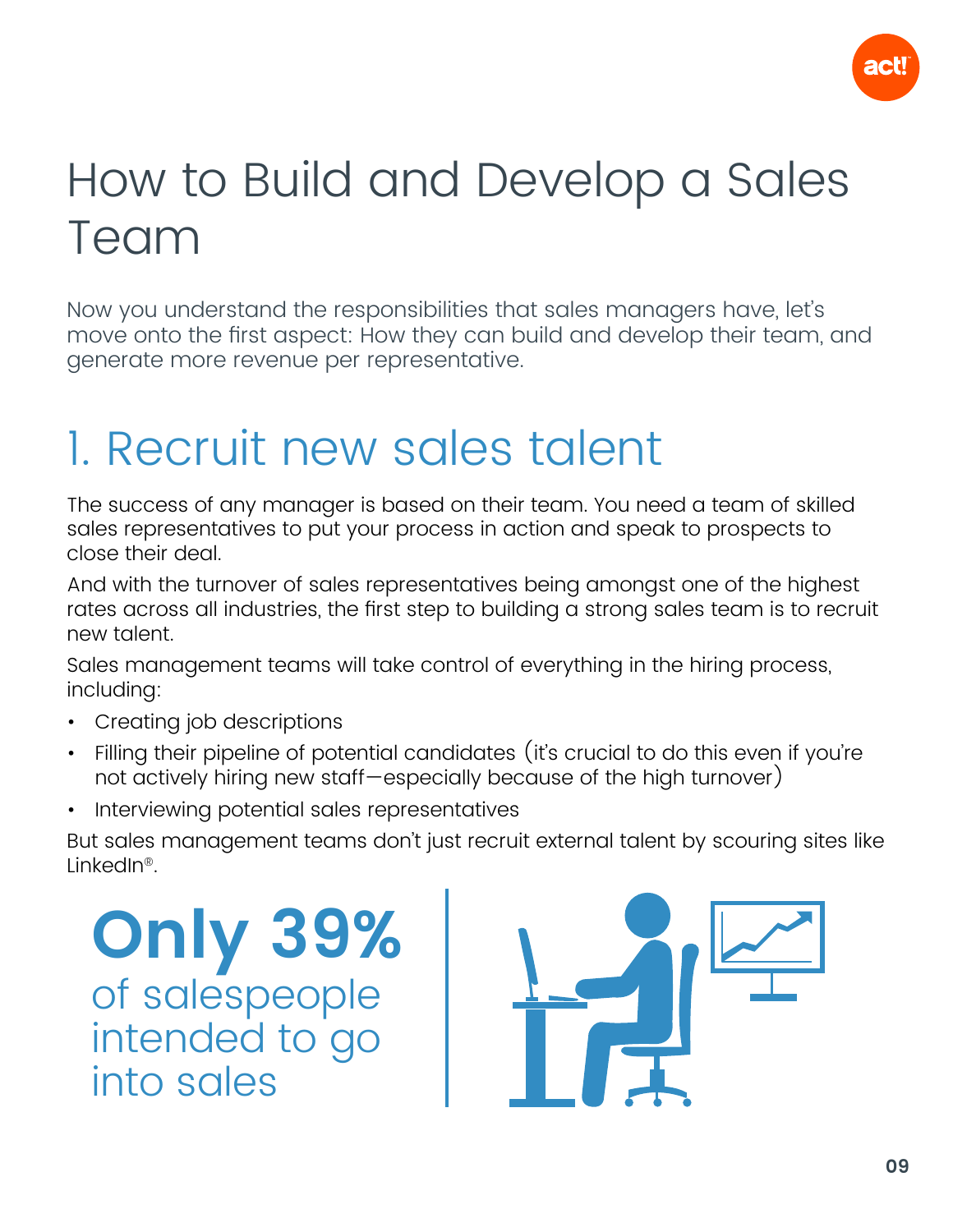

<span id="page-9-0"></span>You might have co-workers in other departments with a knack for communication that could fill the role perfectly.

Find hidden opportunities to recruit someone from another department by monitoring their personality. It's widely reported that sales is a talent, not a skill. But you can look for characteristics that make a great sales representative, such as:

- The ability to communicate
- Knowing how to handle difficult situations
- Their passion for understanding customers and relating to them

...and ask whether they'd be interested in joining your team. Chances are, they'll make a perfect addition with a few weeks of extra training because they already know your company, too.

It **[costs sales organizations \\$97,960 to replace a sales rep](https://cdn2.hubspot.net/hubfs/3319111/ConnectLeader_June2017/PDFs/CL_DePaul_Survey_2__3_.pdf?t=1505990163541)**. It's the management teams' responsibility to make sure it's the right one.

#### 2. Onboard new hires

In sales management, your work doesn't stop once you get your new candidate on board. You'll need to train them towards meeting your sales targets and allow them to get to grips with the sales processes you're using.

This onboarding process starts with the HR aspect of hiring a new employee including contracts of employment. But it should also be where new sales representatives know what's expected of them by setting their sales targets and meeting their KPIs. This could be anything from ten calls per day to five product demonstrations per week.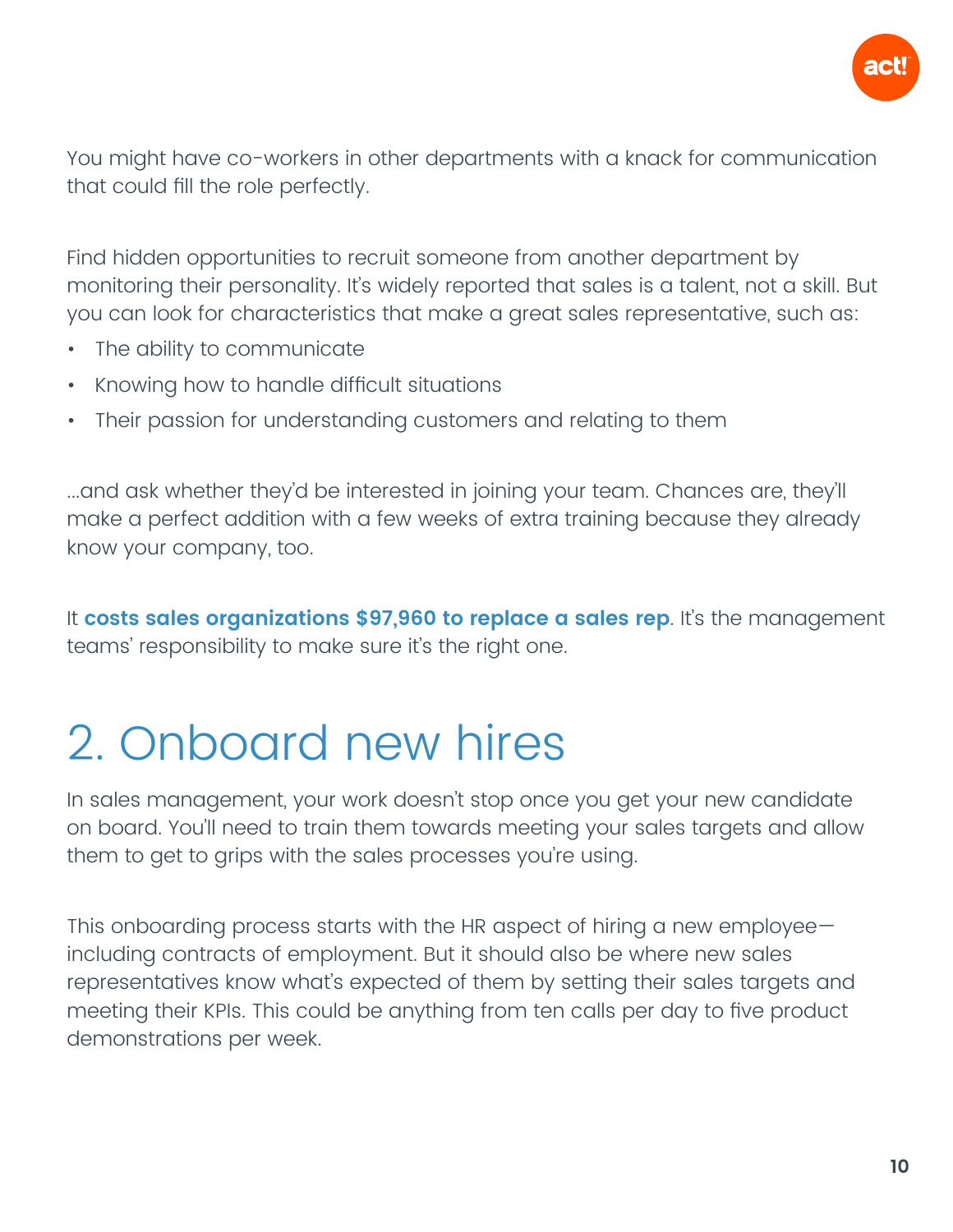

<span id="page-10-0"></span>Sales managers should also make a list of the daily routine a typical salesperson has. They'll need to guide any new hire through the process of doing each task, explaining (and granting access to) any software they'll need.

Let's say that your team uses a CRM system to keep track of where they are with each lead, for example. You'll need to make your new hire an account, and give them a mini-tutorial on how they add a new contact, set reminders to followup with them, and add notes to stay updated on how they progress through the pipeline.

#### 3. Create your sales plan-ofaction

Once you've got your team on board, sales managers need to define their company's approach to sales.

Start by defining the framework your representatives will follow. Also known as a sales process, it includes the key activities you'll do with each potential lead—and at which time you'll do them.

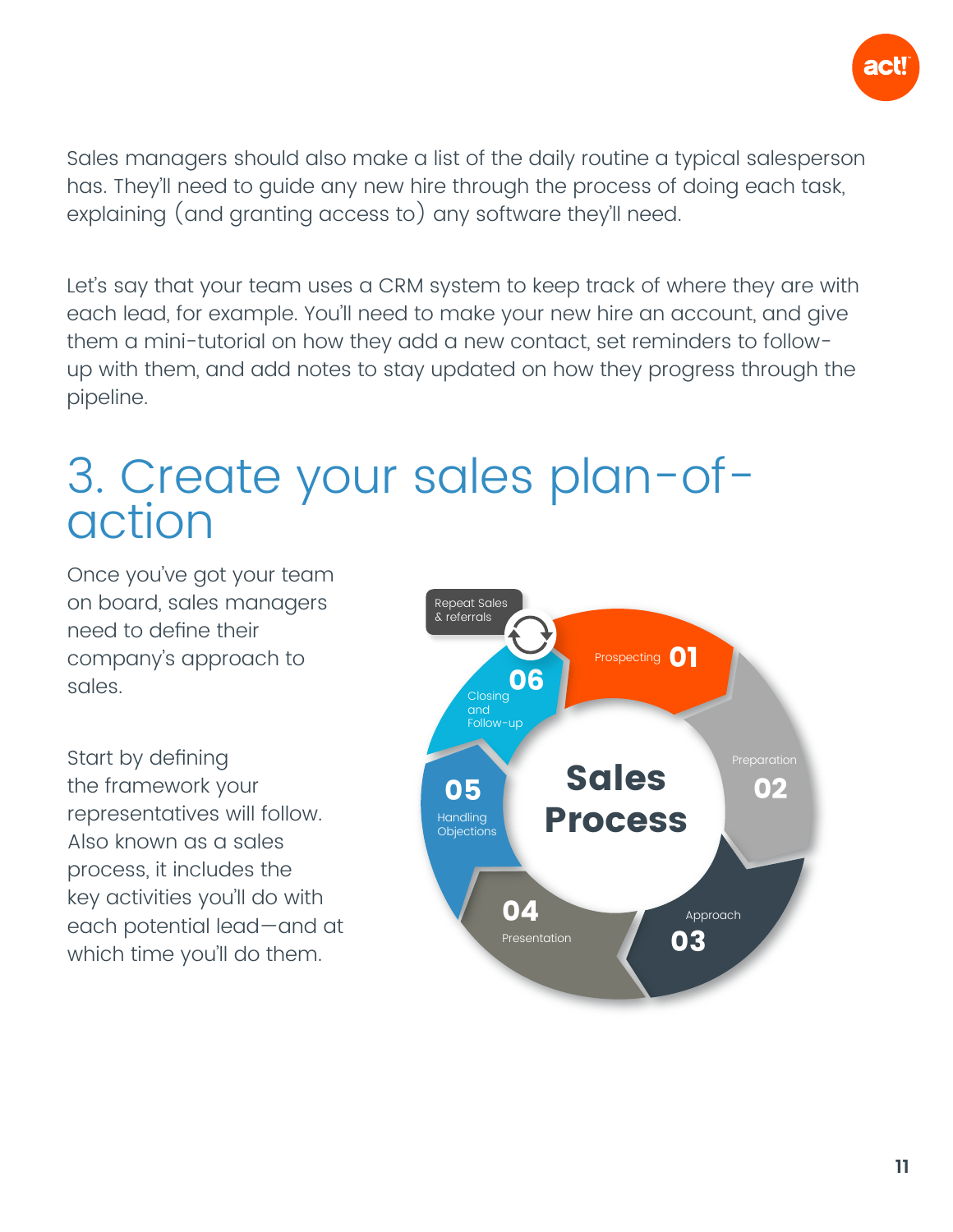

<span id="page-11-0"></span>It's a sales managers' job to piece together the sales process for their company. You can do this by taking a look at your sales funnel and making a note of the behaviors that a typical customer would show at each stage. Then, plan your sales process around those behaviors by giving sales representatives a set of tasks to follow to convert them into paying customers.

But because customer shopping behaviors are always changing, the sales management team needs to monitor and adapt the sales process over time. Just like the communication methods that worked in 2010 won't be relevant today, the process you're using today likely won't be the most effective one in years to come.

And, with advances in technology—like artificial intelligence tools—changing how customers communicate with companies throughout the process, sales managers need to make sure they're not missing out on deals due to an outdated sales process.

#### 4. Train your sales team

One report found that **[55% of sales people](https://www.forbes.com/sites/drewhansen/2012/10/16/6-tips-for-hiring-your-next-sales-all-star/#70e75d6113fa)** lack basic sales skills. While you might think you're hiring the perfect representative, sales managers need to actively train their staff to keep them updated with new sales tactics.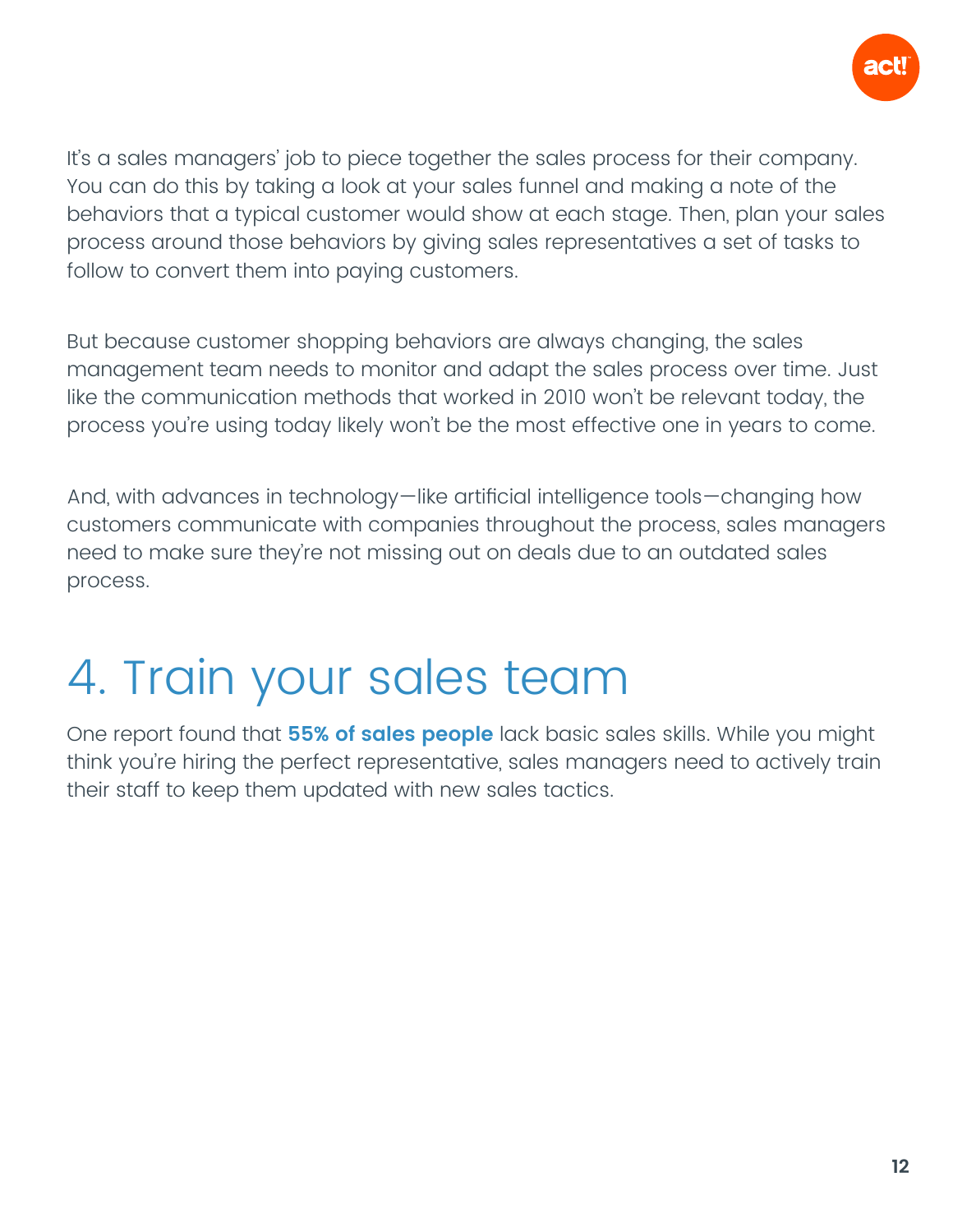

For example, you could do this through:

- Demonstrating how sales reps can manage complex sales cycles.
- Hosting a weekly training session covering various sales topics to help the sales reps improve their skills, such as objection handling or creating urgency.
- Providing staff with updated product and industry knowledge.

Let's put that into practice and say that you're hosting a weekly sales training based around sales objections: The common issues that deter prospects from converting.

To do this, you gather different types of objections you usually come across often and [prepare a response](https://www.act.com/en-uk/act-blog/post/blog/2019/09/18/objection-handling) that helps the rep overcome the objection. That might include a response to:

"The price is too high." "I don't want to sign a six-month contract." "I need to talk<br>to my team/ manager.

Research by **[Udemy](https://research.udemy.com/research_report/2018-skill-gap-report/)** found over half of employees would quit their job if training was not offered. That, combined with an already-high turnover of sales representatives, might leave your company with a constant need to fire and rehire staff.

Plus, **[81% of companies](https://www.springcm.com/blog/10-statistics-every-sales-manager-should-understand)** say productivity would improve with better processes, skills, or competency training. It's a sales managers' duty to get the most out of their staff; ongoing training is the ideal way to do it.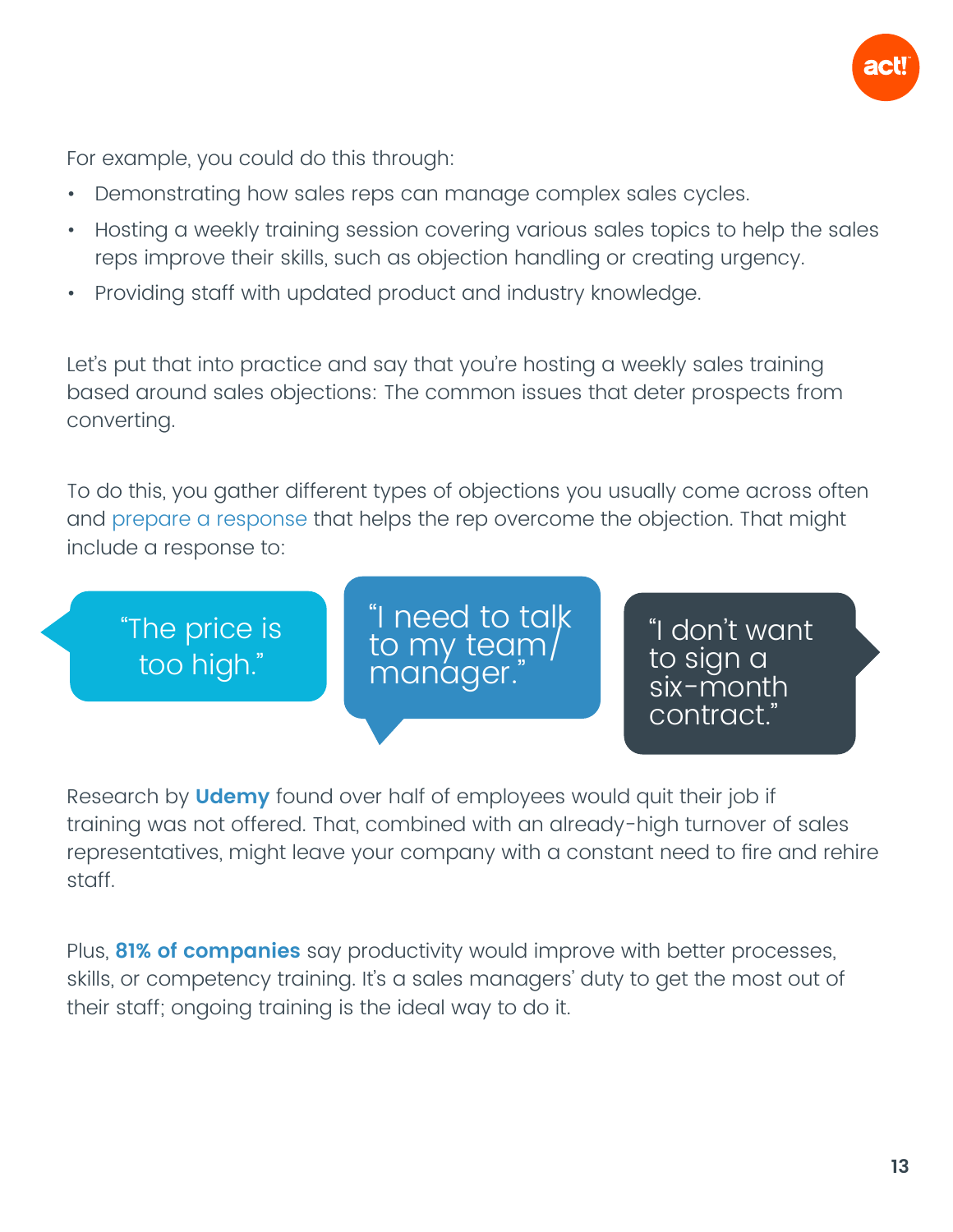

#### <span id="page-13-0"></span>5. Provide ongoing coaching and development

#### Did you know that just [15% of employees](https://www.gallup.com/workplace/238079/state-global-workplace-2017.aspx?g_source=link_newsv9&g_campaign=item_225752&g_medium=copy) worldwide are engaged in their jobs?

These disengaged staff also have 18% lower productivity and 15% lower profitability than their engaged co-workers. When that translates into dollars, a disengaged sales representative who earns \$47,000 would cost your business \$15,980 each year.

It's a sales manager's responsibility to prevent that low morale from sweeping across your entire sales department. You could do this with:

- Role-plays to challenge them and build on existing skills
- Providing access to sales courses to help them develop their career
- Hosting team-building events, such as company retreats
- Motivating your team with an incentive program, contests or challenges, and providing ongoing feedback

Let's put that into practice and say that your sales representatives are just meeting their sales quota. You could use this as your opportunity to coach them to make sure they hit their target every month.

For example: Ask for access to your rep's email chain or listen to their calls with a prospect. Can you tell them what they did well? What could they improve on next time?

Research has shown that millennial employees want feedback 50% more often than other staff members. But regardless of how often you coach and mentor your sales representatives, your duty as a sales manager is to schedule check-ins that guide your team to meet their targets: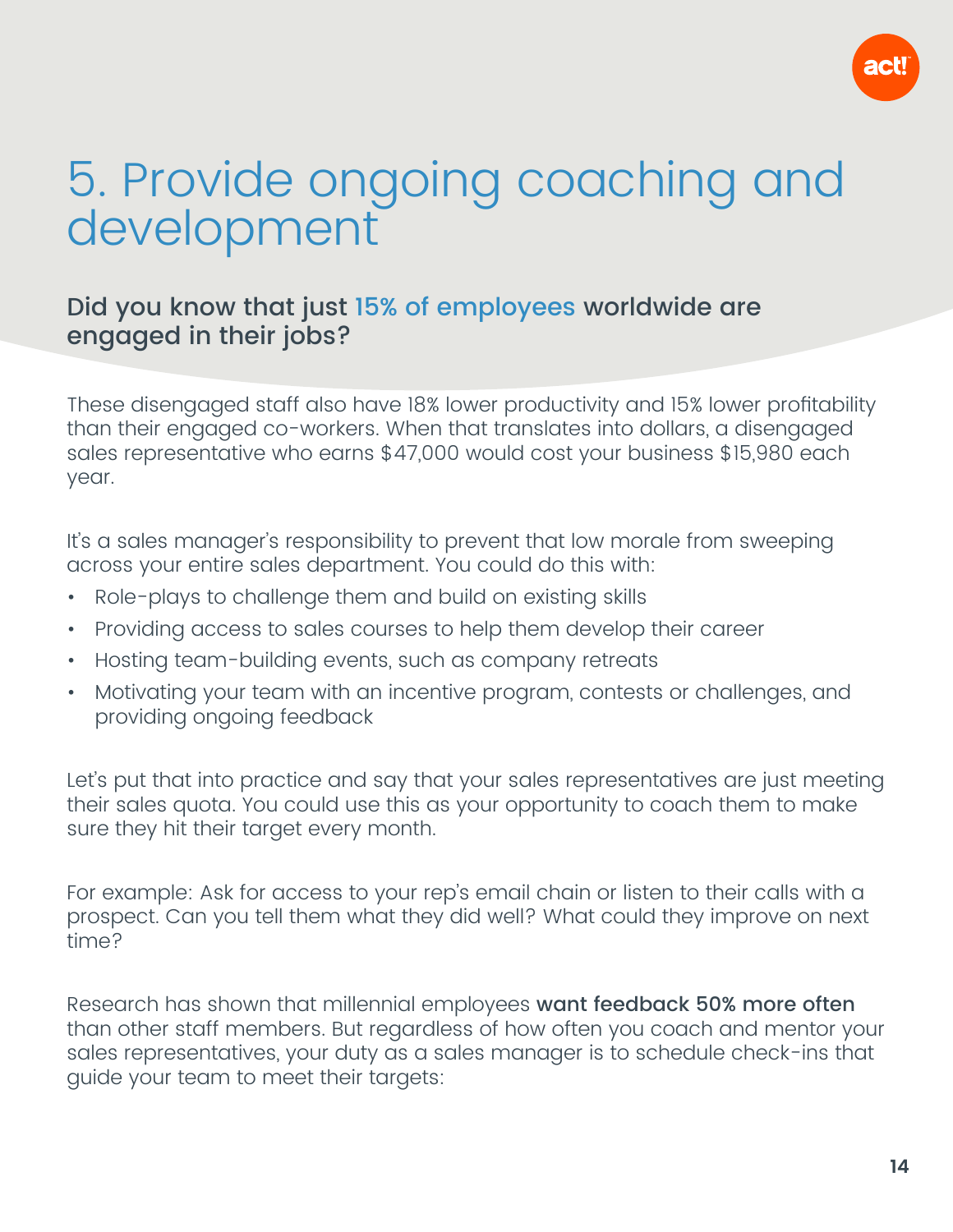

#### <span id="page-14-0"></span>How often employees want feedback from managers

Most millennials prefer monthly.



Preferred frequency of feedback

#### 6. Maximize productivity with sales software

Earlier, we briefly touched on how your onboarding process should guide new hires through the processes you use. They should know how to do critical sales tasks like setting follow-up reminders or using email templates—as soon as possible.

But the toolkit you're using might not be the best solution for your sales team. Spreadsheets can be ineffective, and copy/pasting from a template document can be time-consuming.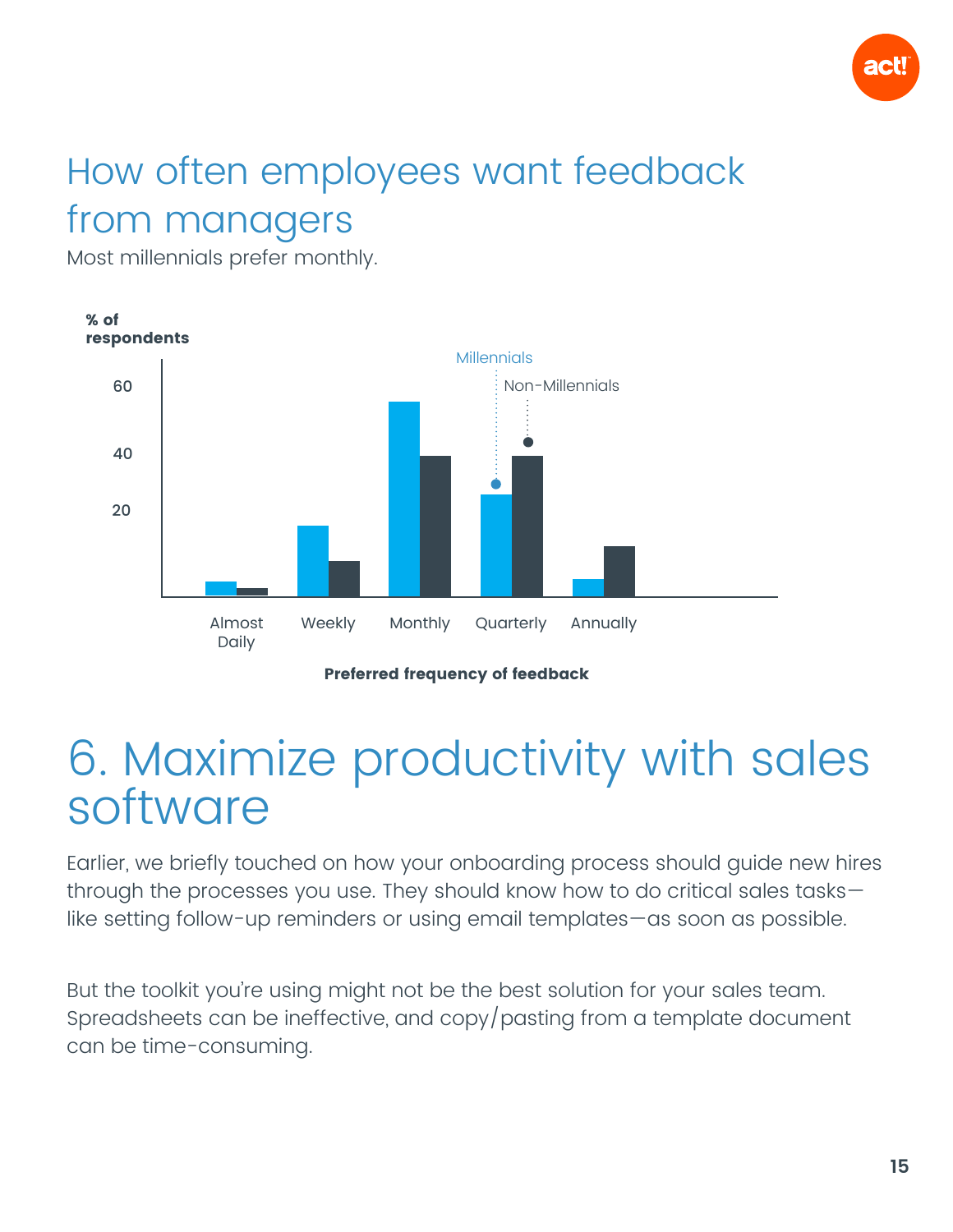

It's a sales managers' responsibility to make sure their team meets their targets. They can't do that with outdated methods and software, which is why they should actively look for software to cut down on the time their team spends not selling. (On average, that's a third of their day.)

Start by tracking the time your team spends on specific activities. It's common for sales representatives to spend the majority of their time doing administrative tasks, attending external meetings, or researching prospects:



#### Sales Rep Task Time Allocation

Start to think of software that could handle those tasks—or at the very least, reduce the time your representatives need to spend doing them.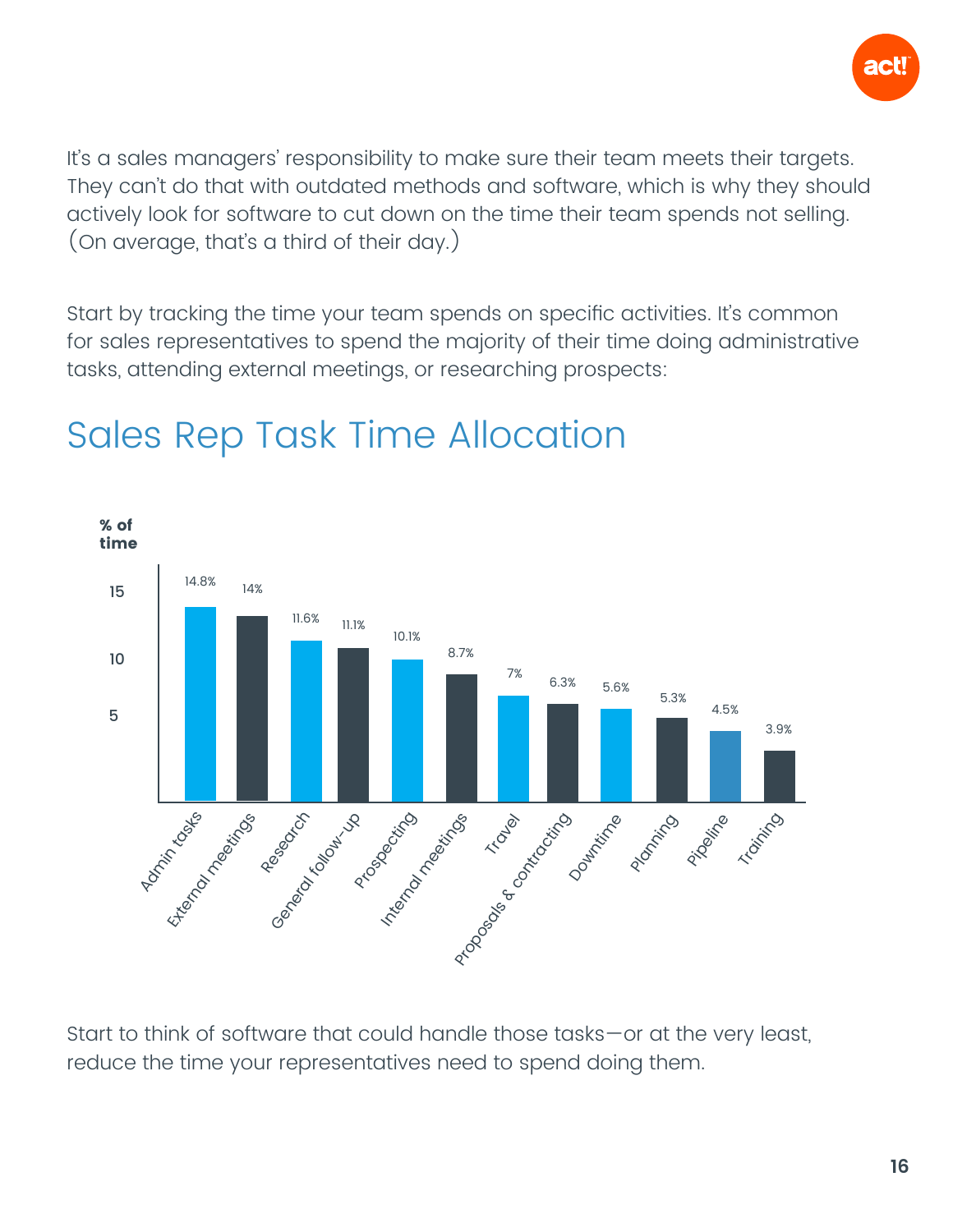

For example:

- **• Administrative tasks**: Can you automate the process of sending contracts to leads you've converted? 48% of companies said their executive team would benefit from seeing contract status in relation to revenue.
- **• External meetings**: Can you attend online meetings through software like Zoom or Google Hangouts to cut travel time? Can you find an email tracking or appointment scheduling app to save back-and-forth email chains?
- **• Prospecting**: Can you use website visitor identification tools to find the people who are already visiting your website, rather than finding a new group of potential leads who've never heard of you?
- **• Sales Pipeline Management**: Can your team spot leads that are ready to buy? Instead of guessing at the prospects almost ready to convert, CRM software can help you manage your sales pipeline and flag prospects who are ready to buy for your reps to prioritize. It's the easiest way to find (and focus on) your most valuable opportunities to beat sales quotas.

#### **Remember: A key part of sales management is maximizing the output of your team.**

Finding solutions and automating manual processes is an excellent way to free-up the time they spend on non-revenue-generating tasks—and, therefore, be more likely to meet their sales targets.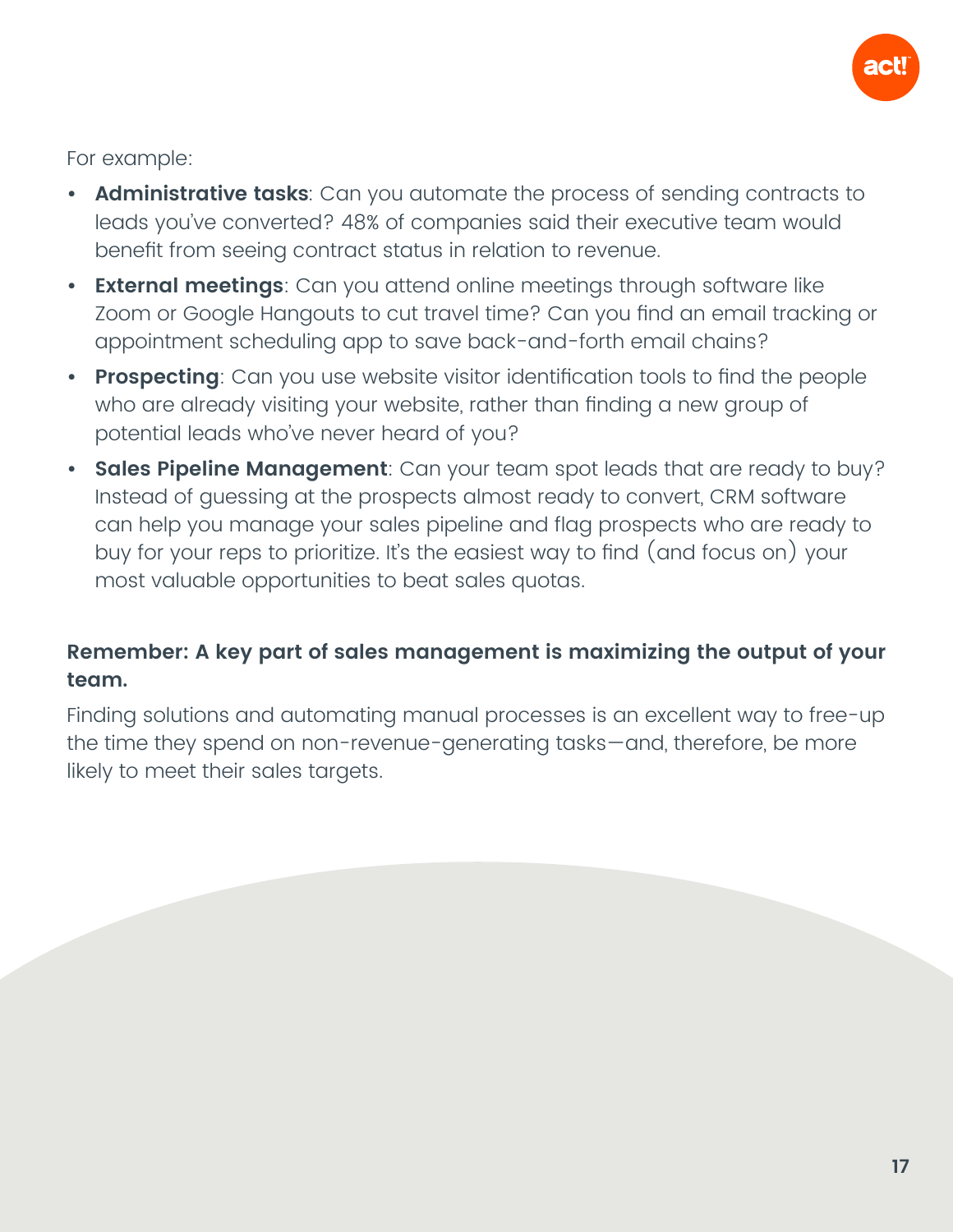

#### <span id="page-17-0"></span>Sales Performance Indicators (KPIs) and How to Track Them

Your sales strategy is in place, you've got a strong team, and you're dedicated to providing them with the software and training they'll need to succeed.

But how do you know whether they're actually making an impact on your bottom line?

Sales managers are responsible for reporting on their team. But to accurately see whether your team is meeting their goals, you need to know which KPIs to keep an eye on—and how to track them.

Below are the [most important KPIs](https://www.act.com/en-uk/kpi-for-sales) for sales managers:



A sales pipeline shows how many opportunities your sales team are working on converting. If that pipeline dries up, your team won't have anyone to contact which will inevitably lead to a dry spell in revenue for your business.

That's why the number of active deals in your funnel is a key KPI for sales management teams to track.

For example: If the pipeline is running low, you'll need to brainstorm with your marketing team to drive more leads into the funnel and ensure your sales reps are turning them into opportunities.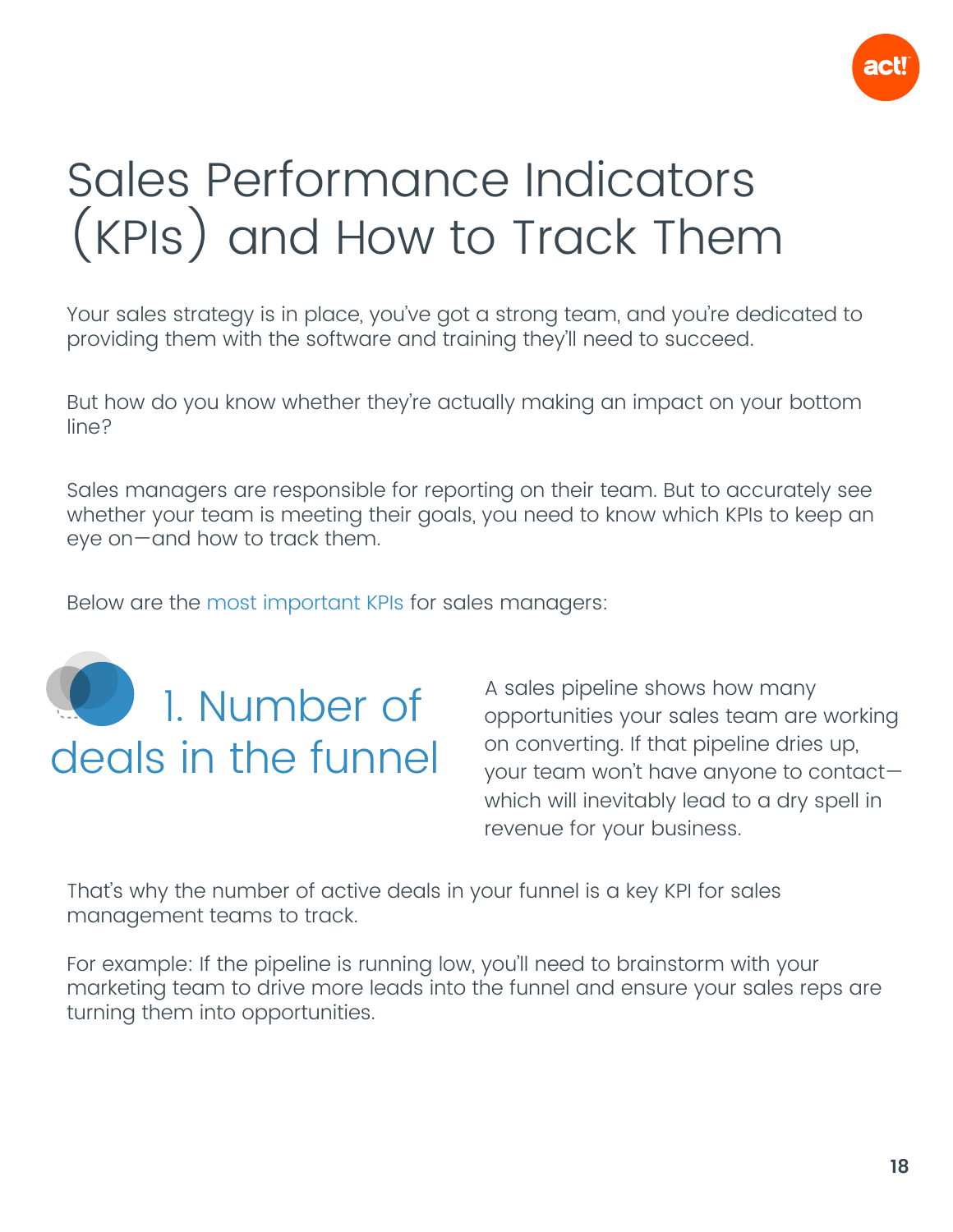

<span id="page-18-0"></span>

It's also important to monitor how large the deals your sales representatives are closing are. This tells you whether tactics like upselling or cross-selling work.

For example, your sales team might sell a B2B social media marketing service for \$5,000. You offer an add-on service, such as access to your tool, for another \$1,000. Your average deal size of \$5,750 indicates that some people are purchasing the add-on service—and therefore, your sales team pitch it well.

You can break down this metric by salesperson, too. One representative might close deals worth \$500 more than another. Can you ask the high-performer to share their techniques with their co-workers to bring every representative up to the same level?



3. Close-ratio is often referred to as the<br>Percentage of deals that get won. For percentage of deals that get won. For example: If your sales team contact 100 people and just five convert, your close ratio would be 5%.

The [average close-ratio](https://www.hubspot.com/sales-close-rate) for all industries is 19%, yet results can vary massively depending on the industry you're working in. The computer software industry has an average close rate of 22%, whereas biotechnology close-rates hover around the 15% mark.

It's great if you meet the close rate average for your industry—but your close rates might differ depending on the size of your business and many other factors, so keep in mind that close-ratio averages should only be used as a guidance.

So, track your close ratio as closely as possible, breaking it down by sales representative to see whether one member of your team closes deals more often than others.

(This metric can tell you whether the leads you're getting from marketing are highquality too. [Just 13% of marketing qualified leads are sales-ready](https://www.geckoboard.com/learn/kpi-examples/sales-kpis/mql-to-sql-conversion-rate/); you can use a low close-ratio to prove they need to be more specific with the leads they pass through.) **19**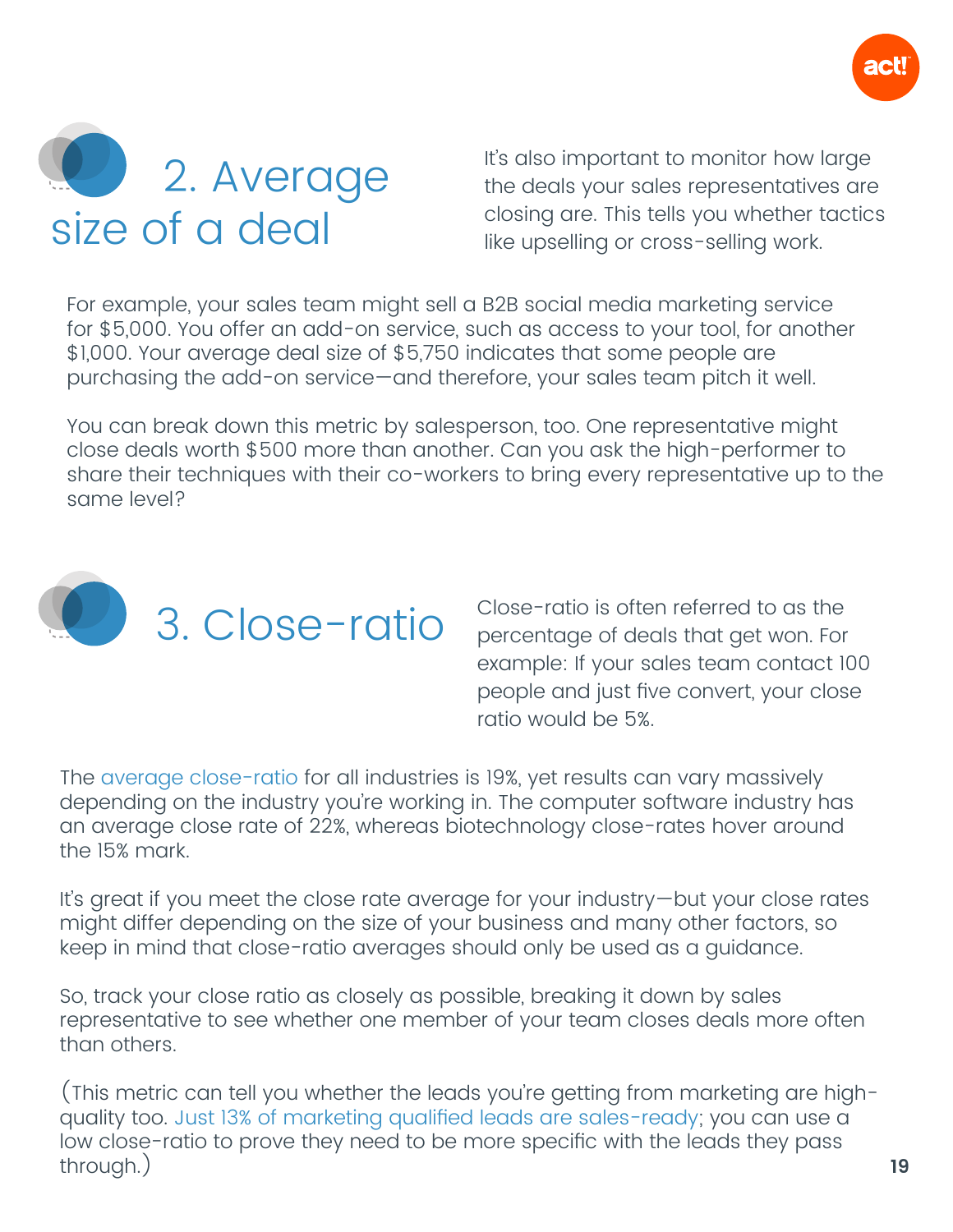

<span id="page-19-0"></span>

Sure, you might understand how much revenue your sales team brings in. But if you proportion that by each employee, you can find out how much each representative brings in, on average.

Calculate this by dividing your total sales figure by the number of sales reps you have. For example: If your entire team brings in \$10,000 and you have five members of staff, your revenue per rep would be \$2,000.

It's important to remember that this metric gives a simple overview of your sales team. It takes an average of your entire team, so high (or low) performers won't be noticed.

Revenue per sales representative simply gives you an overview of how much money they're bringing in.

You can judge whether they're bringing a return on your investment in them: Their salary. It's not sustainable to hire a team of representatives on a \$2,500 monthly salary if each only closes deals worth \$1,000.



#### revenue-related metrics

Granted, monetary metrics tell you how your sales team is performing for the business. If they aren't closing any deals or making any money, it isn't sustainable for your company to keep using your strategy, right?

That doesn't mean you should only track revenue-related metrics, though.

Other metrics, like those listed below, tell you whether you're on-track to make your revenue goals. They also highlight where your sales reps exceed (so you can hone-in on them going forward), and spot where you might be going wrong (so you can fix it.)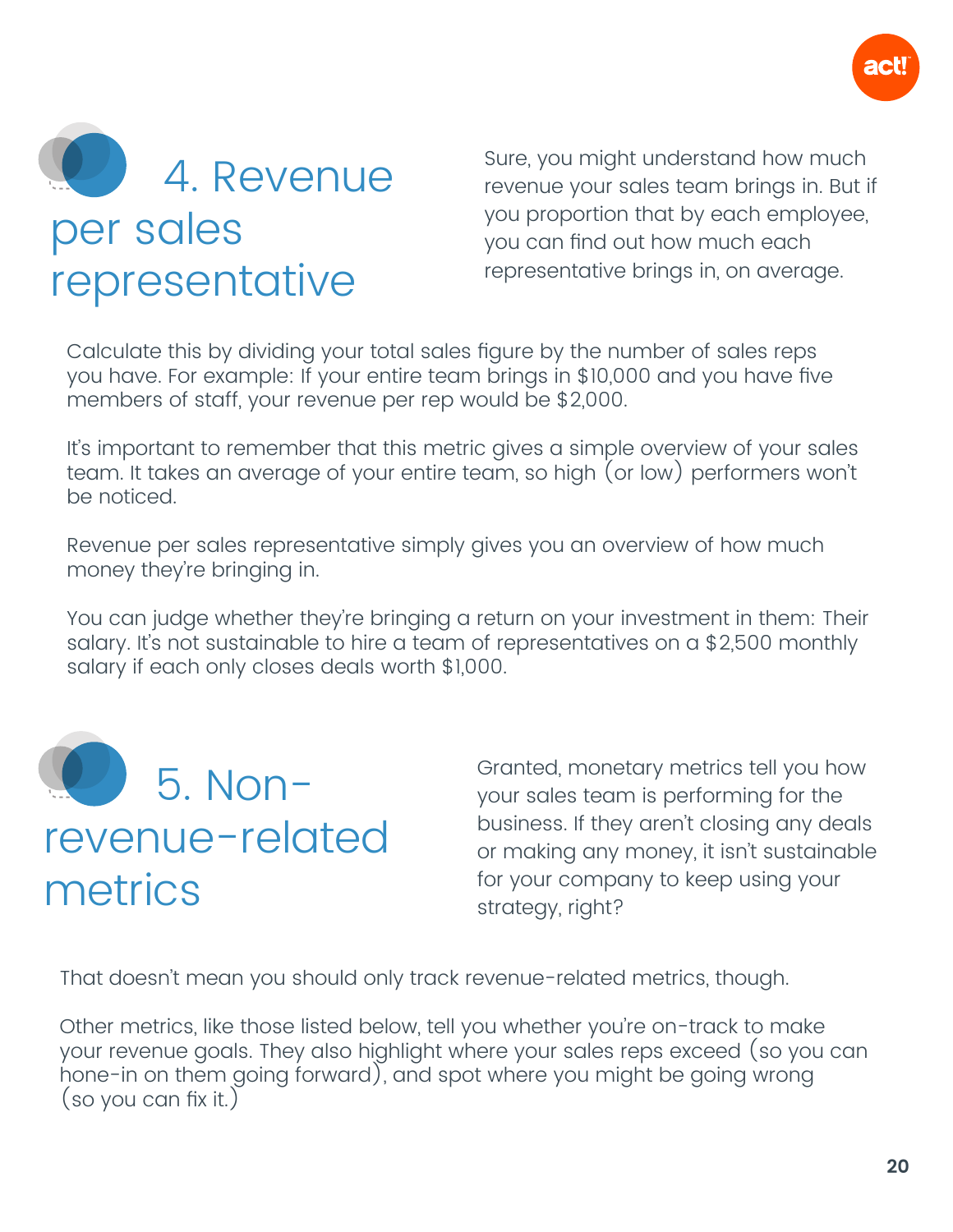

| <b>Metric</b>                          | Questions to answer                                                                                                                                                                                                                                                    | Example                                                                                                                                                                                                                                                            |
|----------------------------------------|------------------------------------------------------------------------------------------------------------------------------------------------------------------------------------------------------------------------------------------------------------------------|--------------------------------------------------------------------------------------------------------------------------------------------------------------------------------------------------------------------------------------------------------------------|
| Number of contacts                     | How many contacts do your sales<br>representatives handle at one time?<br>How does this compare to the number<br>of contacts your team says they're<br>realistically able to handle?                                                                                   | On average, sales representatives<br>are dealing with ten prospects<br>at any given time. But they've<br>said this is too much to handle,<br>so consider hiring a new team<br>member to spread the load.                                                           |
| Number (and time)<br>of outbound calls | How many call attempts does it take to<br>get a prospect on the phone?<br>What time of day do most of your<br>customers pick-up the phone?                                                                                                                             | It takes four attempts to get a<br>prospect on the phone, but they'll<br>answer at 5 pm on a Tuesday<br>afternoon.<br>Use this timeslot to contact your<br>hottest, most urgent leads.                                                                             |
| Average conversion<br>time             | How long does it take for someone to go<br>from "cold lead" to "customer"?<br>Are there any common denominators in<br>those that convert quickly?                                                                                                                      | Your average conversion time<br>is three weeks, but people who<br>convert in 10 days have a sales<br>demonstration within two days of<br>their initial inquiry.<br>Build this into your sales process;<br>invite new inquiries to attend a<br>sales demonstration. |
| Sales by contact<br>method             | Do email threads, voicemail messages,<br>or cold calls result in most of your<br>sales? Have you tried SMS or video<br>emails? Make sure you stay on top of<br>trends and figure out what works for<br>your business.<br>Which has the lowest conversion rate?<br>Why? | You might find that cold calling<br>has a lower conversion rate than<br>email.<br>So, focus more time on<br>communicating with leads by<br>email.                                                                                                                  |

CRM software is essential to track these metrics. [Tools like Act!](https://www.act.com/en-uk/products/features) are able to manage and track this data.

You won't need to run complex spreadsheets with complex calculations. The CRM shows your most important metrics as a company-wide sales team, which you can break down further by salesperson to view their individual performance.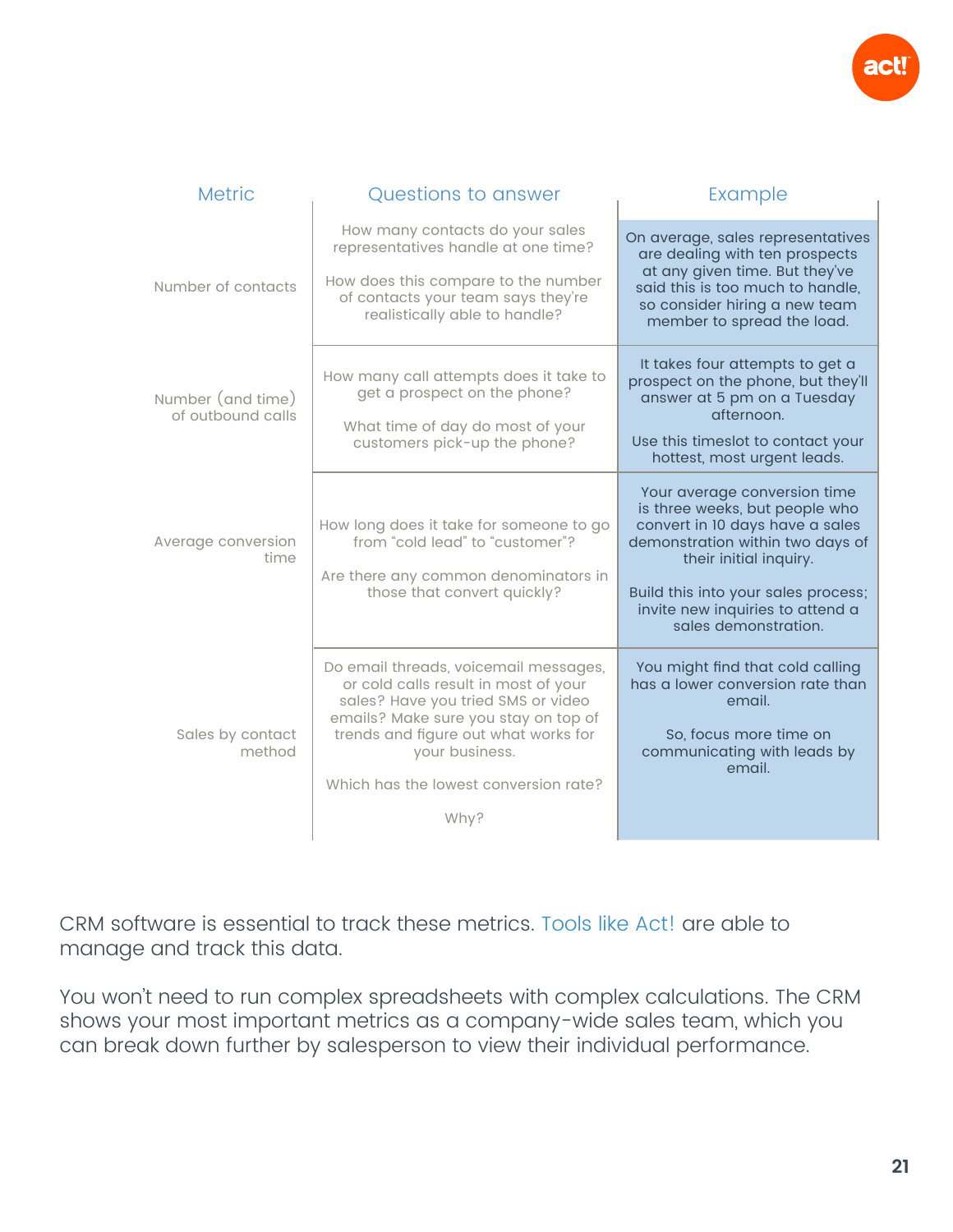

#### <span id="page-21-0"></span>Assessing and Improving Sales Performance

We already know that a large part of sales management is reporting.

But sales reporting goes beyond taking key sales metrics at face value. You should be using them for other activities, such as:

- **• Establishing sales forecasts**: Based on where you are now, what do you realistically expect to see? Consider your future plans here. For example, your forecast of revenue per representative might increase because you're adding regular training into their schedule.
- **• Setting goals**: This might include targets and quotas for your sales reps to reach—such as "reduce average conversion time by two days" or "increase close-ratio by 2% next quarter." Follow the [SMART framework](https://www.mindtools.com/pages/article/smart-goals.htm) for this.

Often, you'll need to report both of those things back to your team members and high-level staff. This makes sure everyone knows where you currently are, your plans for the future, and what you expect of them.

But you should get on the ground and start making a plan of action to meet your goals and forecasts.

This could be through performance reviews, for example. Break down your most important metrics for each employee, and schedule a quarterly review to look over them. Ask:

- Where are they struggling?
- What are they doing well?
- How can you help them meet their quota?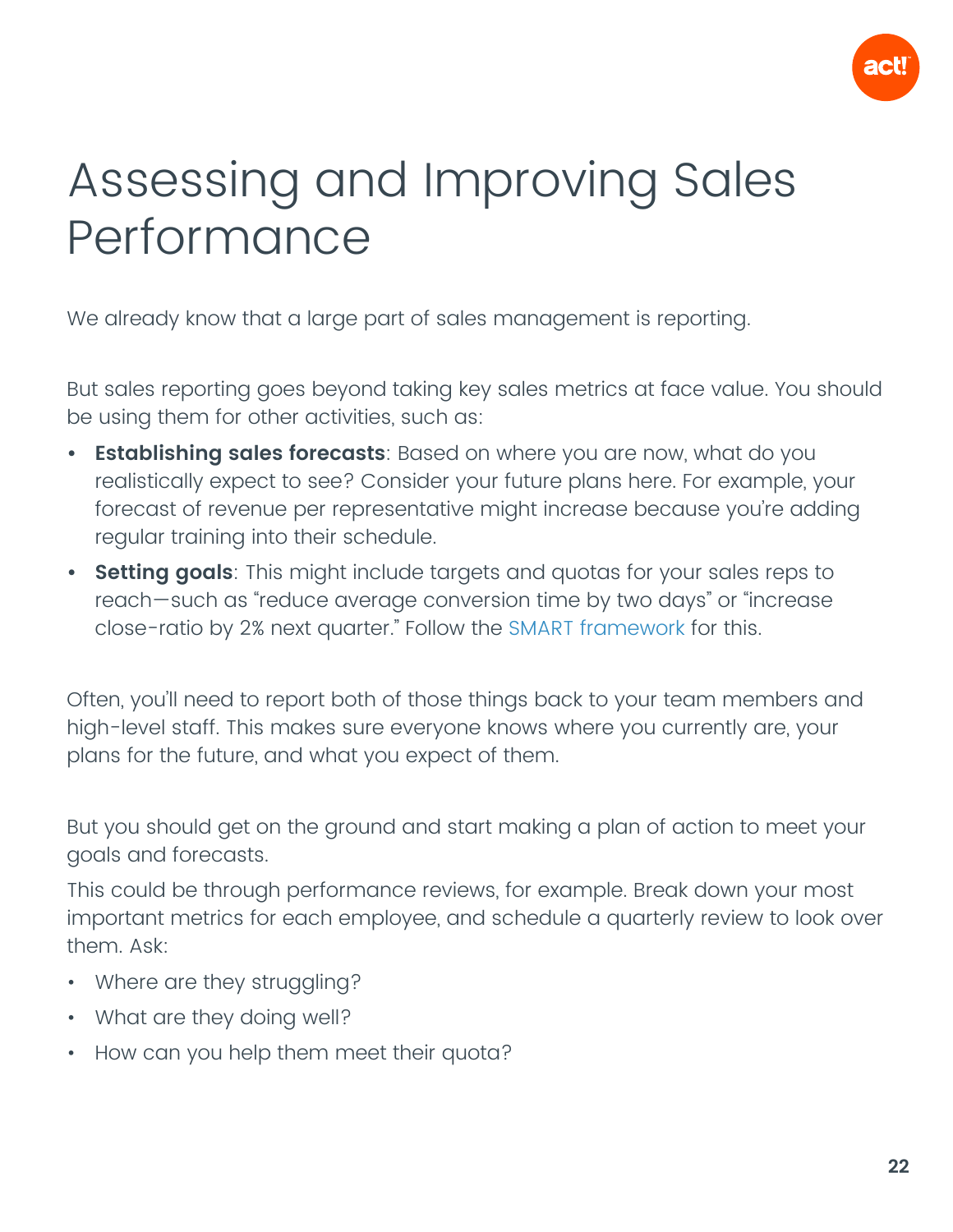

<span id="page-22-0"></span>These performance reviews give a ton of insight, too.

Let's say you've got a sales team of five people and your company has customers all over the world. Ask your sales reps which location they'd prefer to handle and give them exclusive control over that territory.

This allows them to have more control over their work—a feeling called "psychological ownership." [This has been proven](https://www.cio.com/article/3019302/let-go-of-control-for-more-engaged-employees.html) to result in better accountability and higher job satisfaction in the workplace.

Regardless of what you find, remember to praise and reward sales representatives for the things they're doing well. This could aid with other areas of sales management, like retention—especially since companies with employee recognition programs have a [31% lower voluntary turnover.](https://www.forbes.com/sites/joshbersin/2012/06/13/new-research-unlocks-the-secret-of-employee-recognition/#49b977e95276)

#### Conclusion

Are you ready to become an incredible sales manager that brings in a new wave of customers, beats your quotas, and generates revenue for your company?

Whether you're a sales manager looking to upskill or make the transition from representative to manager, this guide makes a great starting point. You now know the tasks you're responsible for, how to manage your team, and plan for the future.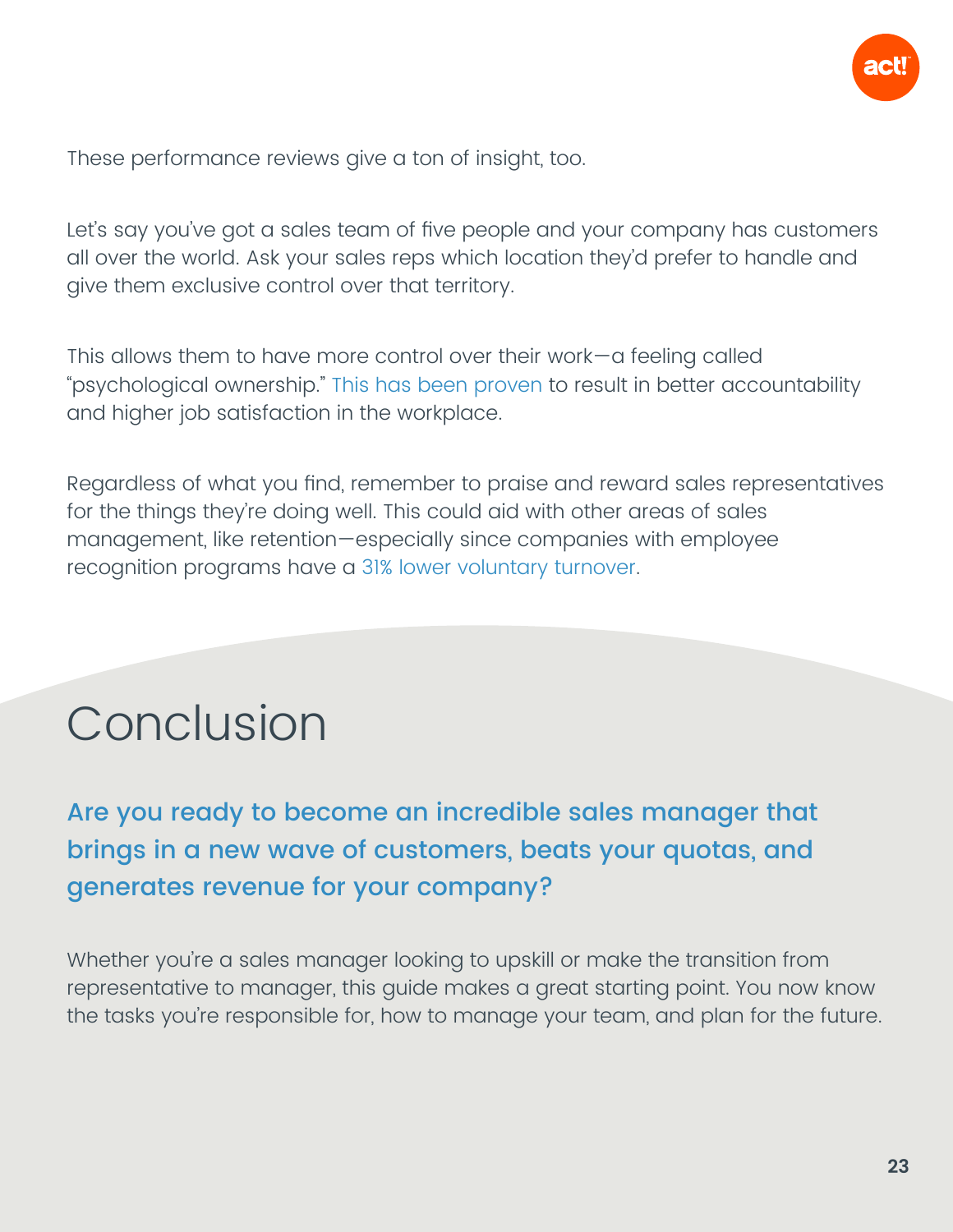

#### Here are some final tips on how you can be a successful sales manager as you grow in the role:

#### Always ask for feedback.

Be it from your co-workers, representatives, or CEO, constantly ask how you can improve—and act on their suggestions.

#### 2. Be a team player.

You'll have lots of staff looking up to you as a sales manager. It's important to build a rapport with your co-workers, and prove you're on the same team, for them to enjoy working with you.

#### 3. Master time management.

With lots of varying duties under your belt, you need to know how to fit those tasks into your workday. Good sales managers know where to best-place their time (especially when there isn't much of it.)

#### 4. Learn the process of hiring someone.

Find which job boards are most effective, and start forming relationships with other sales reps who don't yet work at your company—but could do in the future.

#### 5. Start reporting now.

You don't need to be at the end of the month to run sales reports. Get to grips with how sales reports are made now, and figure out the metrics you need to report on. You could use visualization tools to showcase your KPIs for this.

#### 6. Delegate tasks based on strengths.

Not every sales rep is a pro at cold calling, and others don't enjoy research. Don't force your team to do things they don't want to. Instead, look at the tasks your team or co-workers are responsible for and make a list of tasks they enjoy—and are good at. You can give them control over this. **<sup>24</sup>**